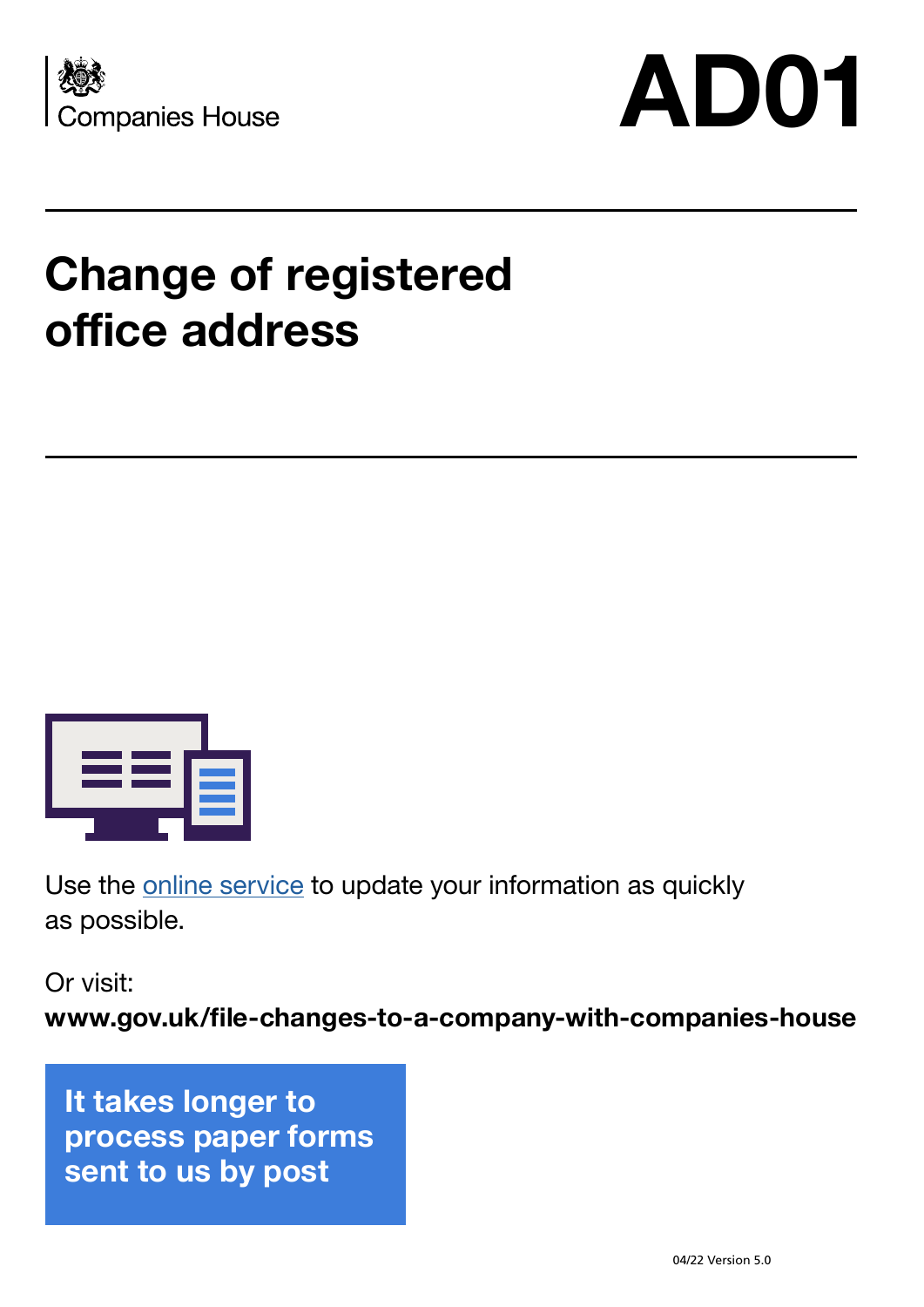## Change of registered office address



|                                        | You can use the WebFiling service to file this form online.<br>Please go to www.companieshouse.gov.uk                                                                                                                                                                                                                                                                                                    |                                                                                                                                                                                                                                                                                      |
|----------------------------------------|----------------------------------------------------------------------------------------------------------------------------------------------------------------------------------------------------------------------------------------------------------------------------------------------------------------------------------------------------------------------------------------------------------|--------------------------------------------------------------------------------------------------------------------------------------------------------------------------------------------------------------------------------------------------------------------------------------|
|                                        | What this form is for<br><b>★ What this form is NOT for</b><br>You cannot use this form to change<br>You may use this form to change<br>a company's registered office<br>the registered office address of a<br>Limited Liability Partnership (LLP). To<br>address.<br>do this, please use form LL AD01's<br>Change of registered office address of<br>a limited liability partnership (LLP).             | For further information, please<br>refer to our guidance at<br>www.companieshouse.gov.uk                                                                                                                                                                                             |
|                                        | <b>Company details</b>                                                                                                                                                                                                                                                                                                                                                                                   |                                                                                                                                                                                                                                                                                      |
| Company number<br>Company name in full |                                                                                                                                                                                                                                                                                                                                                                                                          | $\rightarrow$ Filling in this form<br>Please complete in typescript or in<br>bold black capitals.                                                                                                                                                                                    |
|                                        |                                                                                                                                                                                                                                                                                                                                                                                                          | All fields are mandatory unless<br>specified or indicated by *                                                                                                                                                                                                                       |
|                                        | New registered office address <sup>o</sup>                                                                                                                                                                                                                                                                                                                                                               |                                                                                                                                                                                                                                                                                      |
|                                        | If you use your home address it will be available on our website and you won't<br>be able to remove it.<br>The change in registered office address does not take effect until the Registrar<br>has registered this notice.<br>A person may validly serve any document on the company at its previous<br>registered office for 14 days from the date that a change of registered office<br>is registered. | <b>O</b> Change of registered office<br>For England and Wales companies,<br>the address provided can either be<br>in England or Wales.<br>For Welsh companies, the address<br>provided must be in Wales.<br>For companies registered in Scotland<br>or Northern Ireland, the address |
| Building name/number                   |                                                                                                                                                                                                                                                                                                                                                                                                          | provided must be in Scotland or<br>Northern Ireland respectively.                                                                                                                                                                                                                    |
| <b>Street</b>                          |                                                                                                                                                                                                                                                                                                                                                                                                          |                                                                                                                                                                                                                                                                                      |
| Post town                              |                                                                                                                                                                                                                                                                                                                                                                                                          |                                                                                                                                                                                                                                                                                      |
| County/Region                          |                                                                                                                                                                                                                                                                                                                                                                                                          |                                                                                                                                                                                                                                                                                      |
| Postcode                               |                                                                                                                                                                                                                                                                                                                                                                                                          |                                                                                                                                                                                                                                                                                      |
|                                        | <b>Signature</b>                                                                                                                                                                                                                                                                                                                                                                                         |                                                                                                                                                                                                                                                                                      |
|                                        | I am signing this form on behalf of the company.                                                                                                                                                                                                                                                                                                                                                         | <b>@Societas Europaea</b><br>If the form is being filed on behalf                                                                                                                                                                                                                    |
| Signature                              | Signature<br>Χ<br>Х                                                                                                                                                                                                                                                                                                                                                                                      | of a Societas Europaea (SE), please<br>delete 'director' and insert details<br>of which organ of the SE the person<br>signing has membership.                                                                                                                                        |
|                                        | This form may be signed by:<br>Director <sup>●</sup> , Secretary, Person Authorised <sup>●</sup> , Liquidator, Administrator,<br>Administrative receiver, Receiver, Receiver manager, Charity commission receiver<br>and manager, CIC manager, Judicial factor.                                                                                                                                          | <b>@Person authorised</b><br>Under either section 270 or 274 of<br>the Companies Act 2006.                                                                                                                                                                                           |